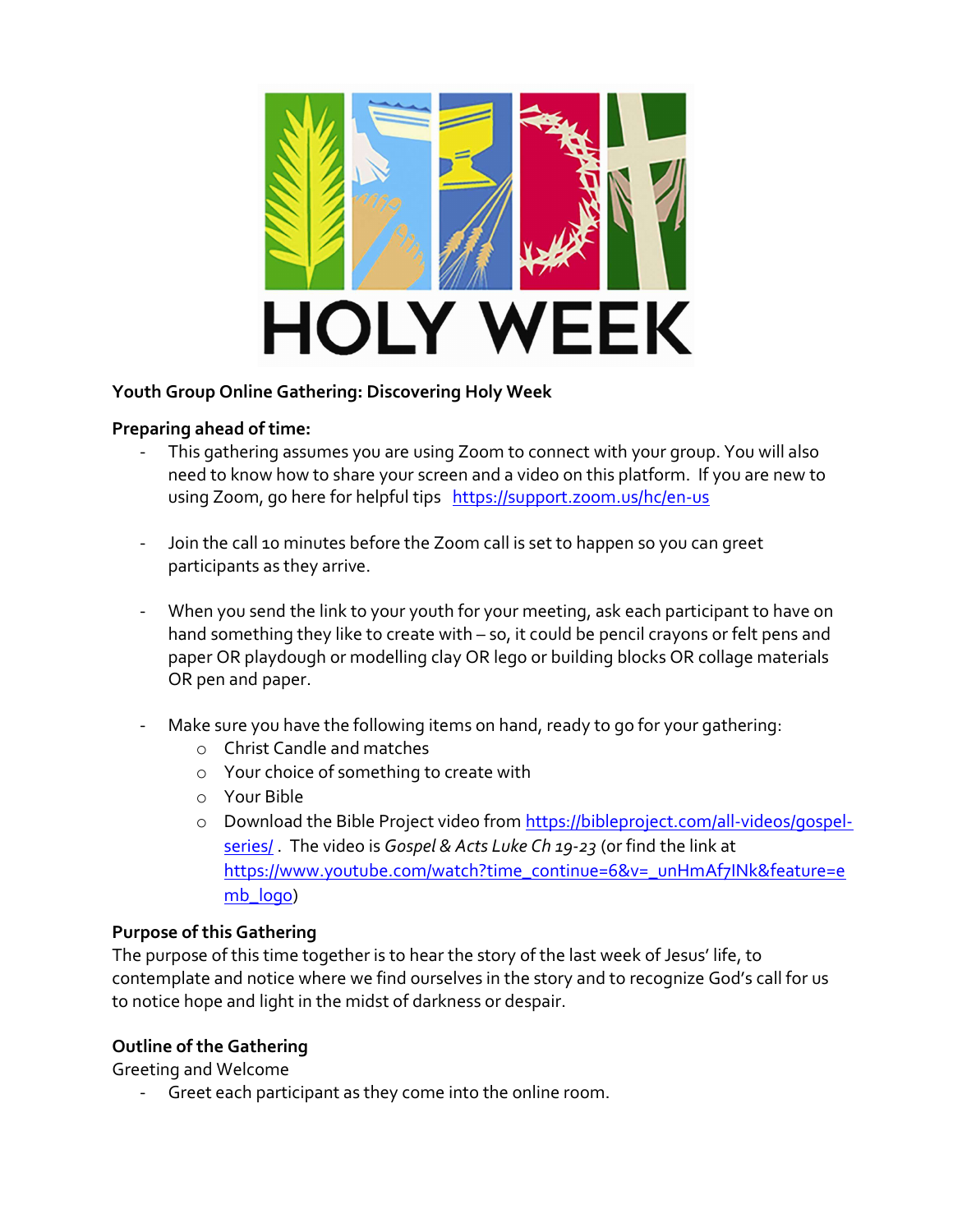- Encourage that the youth to use their video and audio on their computers if they are able as it allows for us to be fully present to one another and support caring for one another.
- IF you have not built an online covenant with your group, do this now. There are ideas in the following website link to support building community online with youth: http://www.pmrfirstthirdresources.ca/building-community-online.html
- When all of your group has gathering, light your Christ Candle and share a prayer of your own or this one:

## Check in with One Another

- Deepening connections online is important as it is in face to face gatherings there are ideas for questions you might ask each participant in your group at http://www.pmrfirstthirdresources.ca/building-community-online.html.
- Share by invitation a good habit to start with your group regardless of how you meet! Ask one person to go first and then after they are done sharing they invite someone else in the gathering who shares and then asks another participant and so on until everyone has had a chance to share. If participants do not want to share or speak, ask them to invite another participant so the "circle" keeps going.

Watch the video video:

## The Bible Project – Luke Ch 19-23

https://www.youtube.com/watch?time\_continue=6&v=\_unHmAf7INk&feature=emb\_logo

#### Discuss:

- What do you notice about this video?
- Are there parts of the story you heard for the first time today?
- Are there parts of the story that are missing?
- What is the most important part of this story for you?
- How does this story make you feel?

Creative Moment:

- Using your choice of creative outlet, create a piece to share with the group (if you choose) about what you heard and felt about this story. You as the leader might want to have some quiet instrumental music in the background. Allow about 4-6 minutes for the activity.
- After the creating, encourage the participants to share their piece using their video cameras to share their work. You can do this piece of sharing by invitation – if people don't want to share, they can simply ask someone else to go next. The expectation is that this piece might have themes of darkness or sadness or grief for your participants. Listen for understanding and notice the themes that come up for people.

## A Reading from the Psalms

Share with your group that you will be sharing a Psalm together. Historically, psalms are the prayer book of God's people. Some psalms or parts of psalms draw attention to what is wrong with the world and the pain and confusion and anger we have about how horrible the world is. Some psalms or parts of them draw attention to what is good in the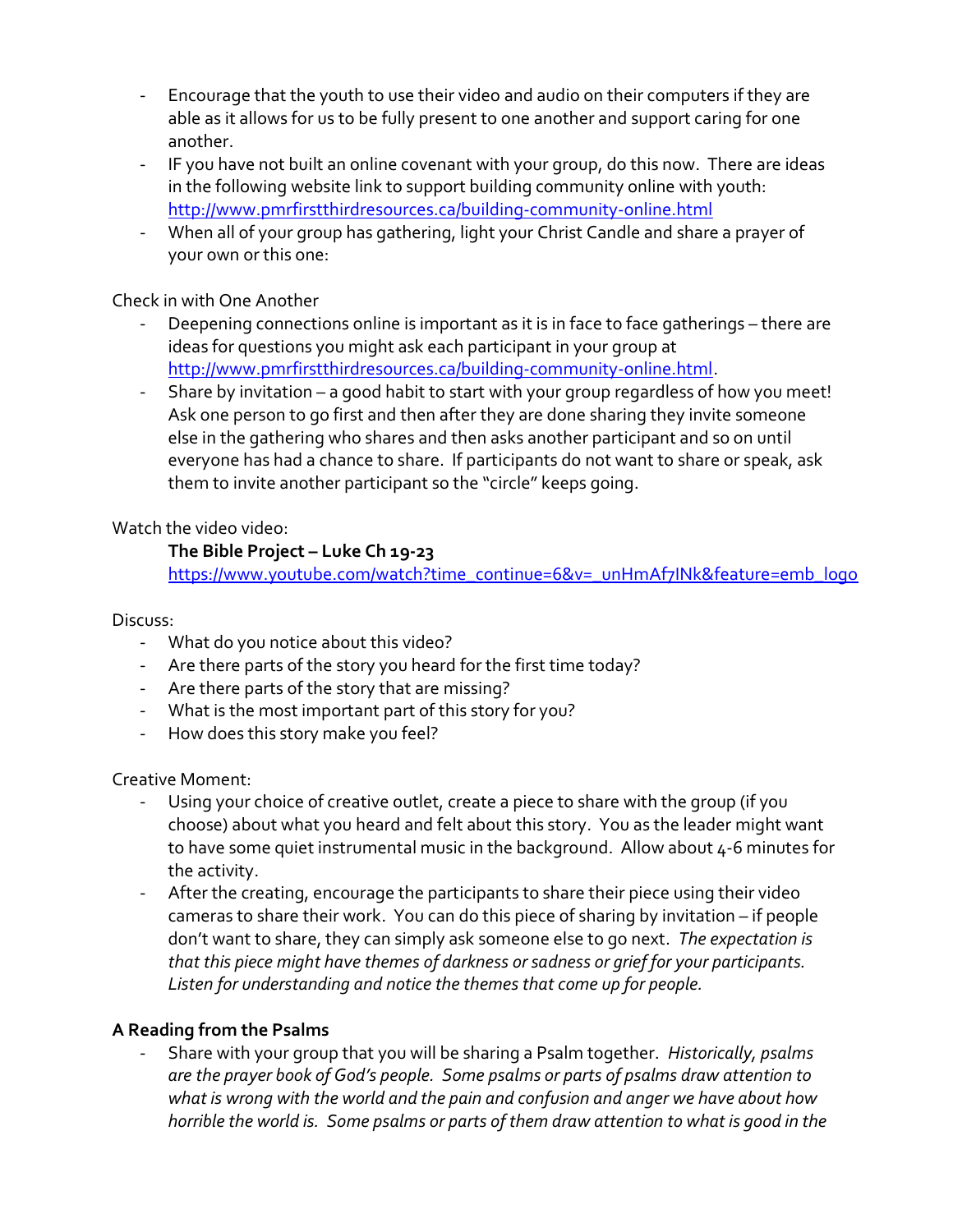world, they retell the story of joy and celebration. The great thing about psalms, even the ones that focus on lament is that at the same time we are noticing the pain in the world, we are forward looking to the promise and hope in the future. Psalms remind us that God is here, we are not alone. They affirm God can hear us. Lament shifts to Praise. Faith shifts to Hope. Jesus quoted the psalms at his death because they were his book of prayers, too.

As you read Psalm 130 (from The Message or your choice) invite your participants to hear the message and prayer – what is the lament and faithful act? Have your participants share what they hear.

### Psalm 130

Help, GOD—the bottom has fallen out of my life! God, hear my cry for help! Listen hard! Open your ears! Listen to my cries for mercy. If you, GOD, kept records on wrongdoings, who would stand a chance? As it turns out, forgiveness is your habit, and that's why you're worshiped. I pray to GOD—my life a prayer and wait for what God will say and do. My life's on the line before God, waiting and watching till morning, waiting and watching till morning. O Israel, wait and watch for GOD with GOD's arrival comes love, with GOD's arrival comes generous liberation. No doubt about it—God will redeem Israel, buy back Israel from captivity to sin.

Read it again, inviting your participants to hear the prayer – what is the hope and praise? Have your participants share what they hear.

### Creative Moment

- Remind your participants We Are an Easter People. We know that this part of the story of Jesus is not the end of the story. We know that Christ is resurrected, that new life in Christ is just three days away. It doesn't mean that the pain and horror of the despairing parts of this story goes away – it means there is new life and light that overcomes that pain and sadness. The Light of the World will rise and breathe and move through the cracks to light up the darkness.
- Invite participants to take their creative piece they made and see if there might be ways to add in hope and light into the piece. It might be that they create a whole new piece or in some way they add to their original piece. (PS – you might need to remind them, creativity is messy and beautiful and it will all be good!) Again, you as the leader might want to have some quiet instrumental music in the background, keeping in mind the tone of the music! Allow about 4-6 minutes for the activity.